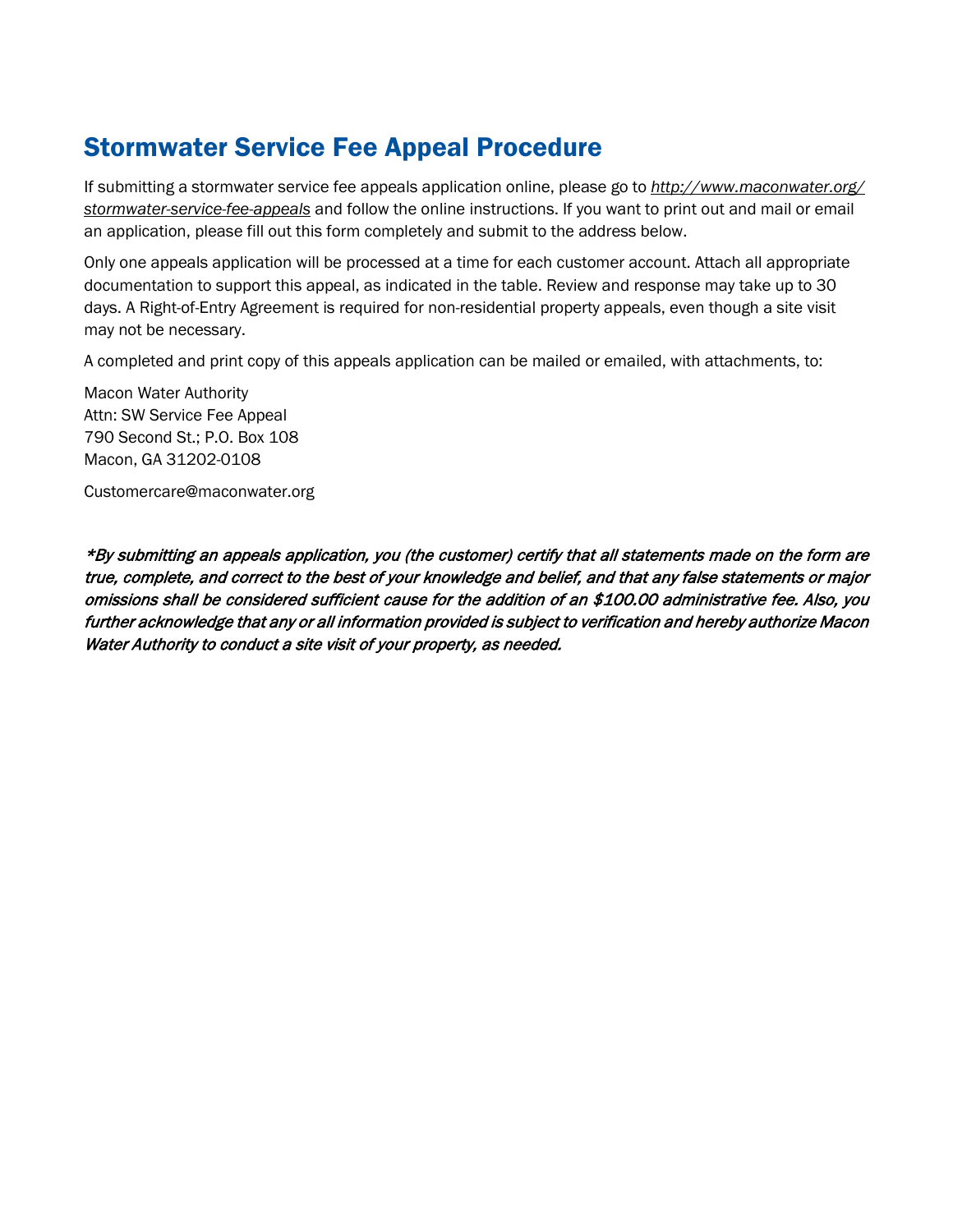## Stormwater Service Fee Appeal Form

General Customer Information

| <b>Customer Name:</b>                     |  |
|-------------------------------------------|--|
| <b>Stormwater Utility Account Number:</b> |  |
| <b>Mailing Address:</b>                   |  |
| Mailing City/Zip:                         |  |
| <b>Contact Phone/Fax Number:</b>          |  |
| <b>Contact E-mail Address:</b>            |  |

#### Property Information

| Parcel/Property Address (number and street):      |  |
|---------------------------------------------------|--|
| Parcel/Property Address (city and state and zip): |  |
| <b>Parcel Identification Number:</b>              |  |
| Authorized Contact, if different than Customer:   |  |

Note: parcel information available through Macon-Bibb County Board of Tax Assessors website: http://www.co.bibb.ga.us/TaxAssessors/index1.html

#### MWA Approval (to be completed by MWA Engineering):

| <b>Appeals Decision</b> |  |  |
|-------------------------|--|--|
| (Approved, Denied,      |  |  |
| Incomplete)             |  |  |

Reason (if not approved)

\_\_\_\_\_\_\_\_\_\_\_\_\_\_\_\_\_\_\_\_\_\_\_\_\_\_\_\_\_\_\_

Reviewer Date

Property's Modified ERU (if Approved;  $ERU = 1$  if reclassifying as residential)

\_\_\_\_\_\_\_\_\_\_\_\_\_\_\_\_\_\_\_

Approved Date (Field Operations Director)

\_\_\_\_\_\_\_\_\_\_\_\_\_\_\_\_\_\_\_\_\_\_\_\_\_\_\_

\_\_\_\_\_\_\_\_\_\_\_\_\_\_\_\_\_\_\_\_\_\_\_\_\_\_\_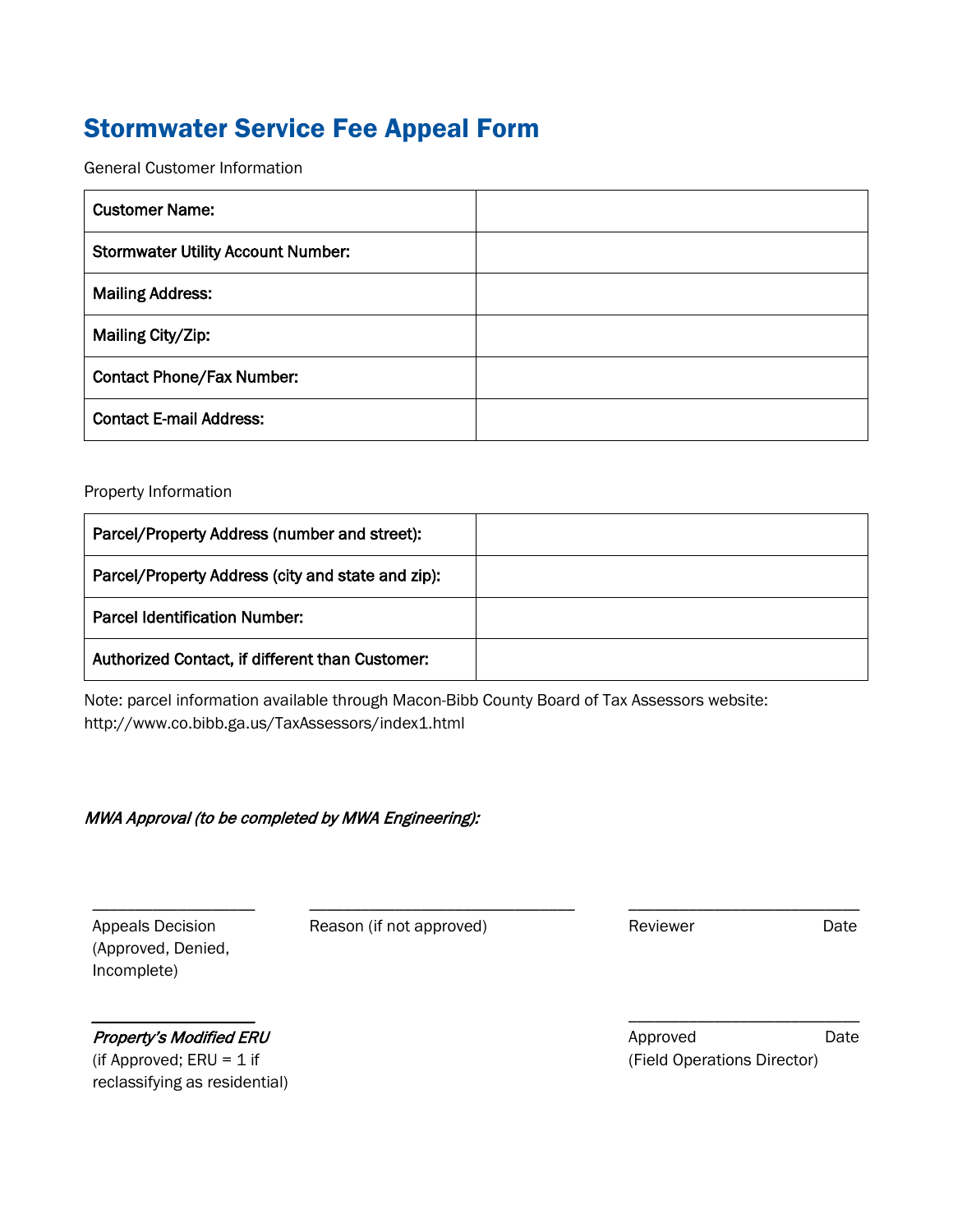Please place a check next to the reason(s) for appealing the stormwater service fee with this application: *(Check all that apply and* provide documentation as indicated in parentheses*)* 

| <b>Applicable Property</b><br>Type (Residential,<br>Non residential) | Description (Actions to be completed by applicant in parenthesis)                                                                                                                                                                                           |
|----------------------------------------------------------------------|-------------------------------------------------------------------------------------------------------------------------------------------------------------------------------------------------------------------------------------------------------------|
| R, NR                                                                | The property associated with the stormwater fee on my bill is incorrect or is not a<br>property that I own.                                                                                                                                                 |
| $\mathsf{R}$                                                         | My residential property is being assessed as a non-residential property and therefore<br>should receive a flat rate stormwater fee instead of a fee based on impervious area.                                                                               |
| R, NR                                                                | The stormwater fee assessed on my property does not include stormwater credits that<br>I should be receiving. (Provide correspondence from MWA citing approved stormwater<br>credits application.)                                                          |
| <b>NR</b>                                                            | The impervious area calculation on my property is inaccurate. (Provide description of<br>inaccuracy on following page. Provide a copy of a certified survey or recorded plat<br>created within the past 12 months indicating impervious area measurements.) |
| <b>NR</b>                                                            | My property has been reclassified as a residential property and should now be receiving<br>a flat rate fee. (Provide documentation of reclassification correspondence from MWA<br>or Macon-Bibb County.)                                                    |
| <b>NR</b>                                                            | Some/all impervious surfaces on my property were specifically engineered to be<br>pervious/porous. (Provide photographs or as-builts of constructed surfaces.)                                                                                              |
| <b>NR</b>                                                            | The property on which the fee has been assessed is located within a railroad's right of<br>way and covered with ballast and rail (per OCGA § 36-60-17.2).                                                                                                   |

Appeal Description: *(Please attach additional documentation or photographs as necessary)*